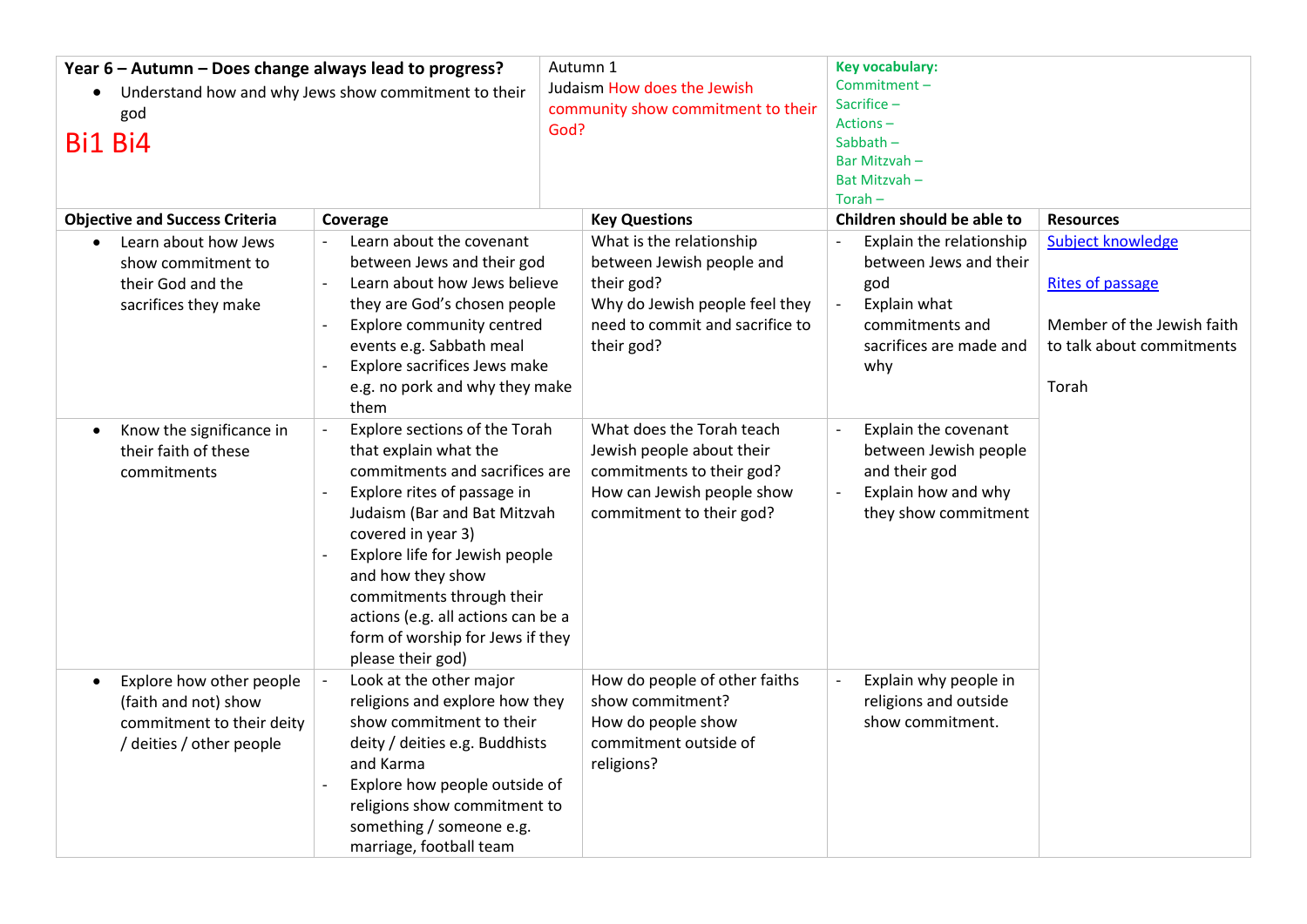## **Assessment Questions**

Do rites of passage always help a believer to feel connected to God and/or the community? To what extent do religious beliefs influence and encourage 'good' behaviour?

| Year 6 - Autumn - Does change always lead to progress?<br>Understand how and why Buddhists show commitment<br>$\bullet$<br>through their actions |                                                                                                                                                                                                                                                                                                                                                                                               | Autumn 2<br><b>Buddhism Why does the Buddhist</b><br>community show commitment to their |                                                                                                | <b>Key vocabulary:</b><br>Commitment-<br>$Karma -$                                                                                                                        |                                                                                                        |
|--------------------------------------------------------------------------------------------------------------------------------------------------|-----------------------------------------------------------------------------------------------------------------------------------------------------------------------------------------------------------------------------------------------------------------------------------------------------------------------------------------------------------------------------------------------|-----------------------------------------------------------------------------------------|------------------------------------------------------------------------------------------------|---------------------------------------------------------------------------------------------------------------------------------------------------------------------------|--------------------------------------------------------------------------------------------------------|
| Bi1 Bi4                                                                                                                                          |                                                                                                                                                                                                                                                                                                                                                                                               | faith?                                                                                  |                                                                                                |                                                                                                                                                                           |                                                                                                        |
| <b>Objective and Success Criteria</b>                                                                                                            | Coverage                                                                                                                                                                                                                                                                                                                                                                                      |                                                                                         | <b>Key Questions</b>                                                                           | Children should be able to                                                                                                                                                | <b>Resources</b>                                                                                       |
| Understand commitment<br>$\bullet$<br>and worship in Buddhism                                                                                    | Explore the concept of<br>commitment both in religion<br>and outside (link to previous<br>term)<br>Explore how Buddhists worship<br>and show commitment in their<br>faith i.e. they do not believe in a<br>god but they worship the<br>Buddha as a sign of respect<br>Link to other religions and how<br>this differs e.g. they will believe<br>in a god or gods that should be<br>worshipped |                                                                                         | Why don't Buddhists believe the<br>Buddha is a god?<br>How do Buddhists worship the<br>Buddha? | <b>Explain how Buddhists</b><br>worship and show<br>commitment<br>Explain how and why<br><b>Buddhists worship</b><br>differently to other<br>faiths                       | Subject knowledge - Karma<br><b>Buddhist worship</b><br><b>Recycling</b><br><b>Wokingham recycling</b> |
| Understand how<br>$\bullet$<br><b>Buddhists show</b><br>commitment through<br>their actions                                                      | Explore the concept of Karma<br>and why this is important to<br><b>Buddhists</b><br>Discuss and explore how this<br>concept could help people to<br>become better people and<br>make better decisions<br>Explore the children's feelings<br>around the concept of past<br>actions affecting current<br>outcomes, including past lives                                                         |                                                                                         | What does Karma teach<br>Buddhists?<br>Do our past actions affect<br>current outcomes?         | Explain what Karma is<br>and why it affects the<br>way Buddhists live their<br>lives.<br>Articulate their feelings<br>about past actions<br>affecting current<br>outcomes |                                                                                                        |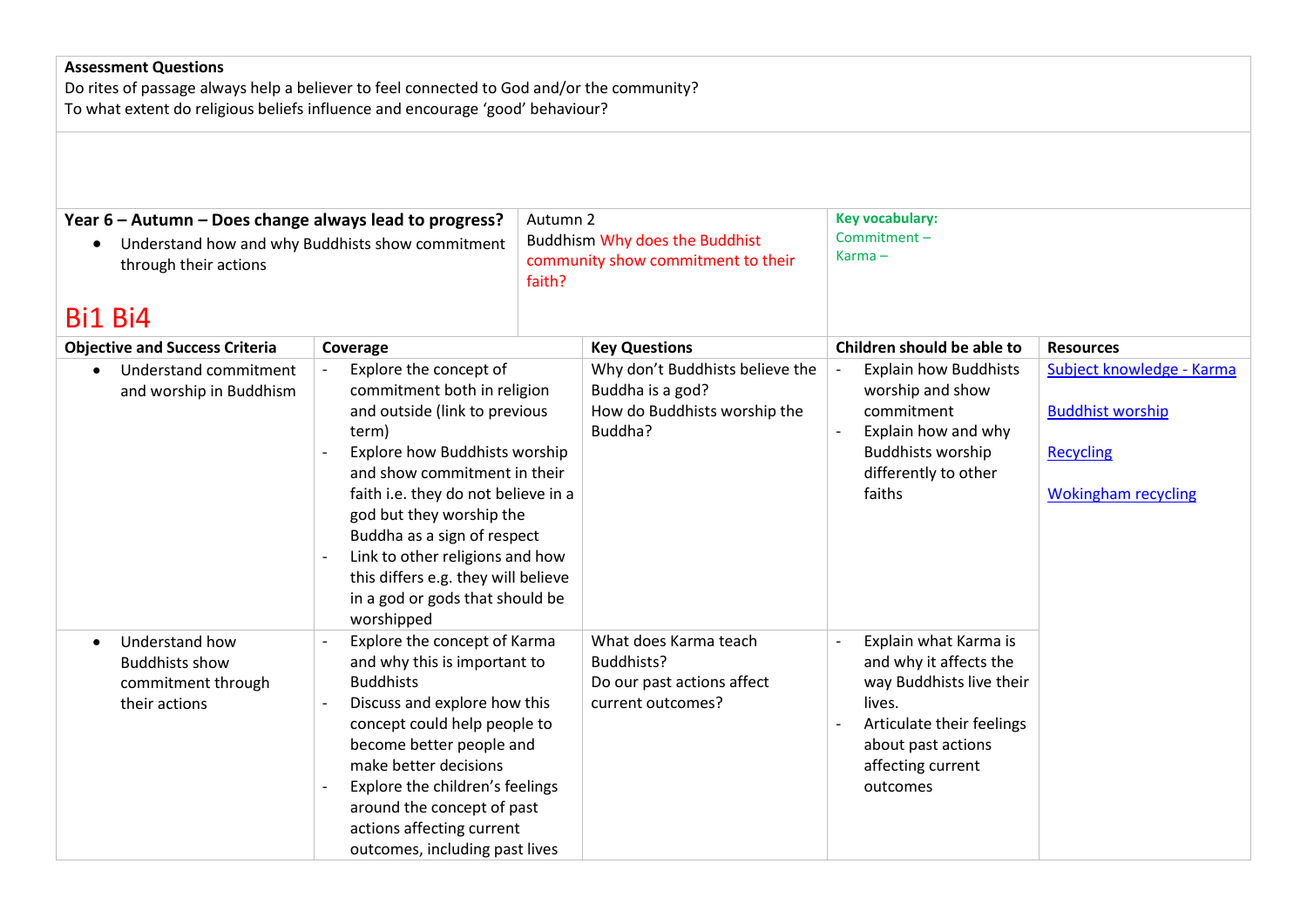| Understand why people       | Explore why Buddhists show                                                                | Why would someone show   | Explain why people     |  |
|-----------------------------|-------------------------------------------------------------------------------------------|--------------------------|------------------------|--|
| would chose to show         | commitment through worship                                                                | commitment?              | show commitment and    |  |
| commitment                  | when they are not compelled to                                                            | How does commitment make | the impact that it can |  |
|                             | as other religions are                                                                    | changes?                 | have                   |  |
|                             |                                                                                           |                          |                        |  |
|                             | Explore why people show                                                                   |                          |                        |  |
|                             | commitment without being                                                                  |                          |                        |  |
|                             | asked to e.g. buying local,                                                               |                          |                        |  |
|                             | recycling                                                                                 |                          |                        |  |
|                             | Explore how these                                                                         |                          |                        |  |
|                             |                                                                                           |                          |                        |  |
|                             | commitments have positive                                                                 |                          |                        |  |
|                             | impacts upon the world                                                                    |                          |                        |  |
| <b>Assessment Questions</b> |                                                                                           |                          |                        |  |
|                             | Do rites of passage always help a believer to feel connected to God and/or the community? |                          |                        |  |
|                             |                                                                                           |                          |                        |  |

To what extent do religious beliefs influence and encourage 'good' behaviour?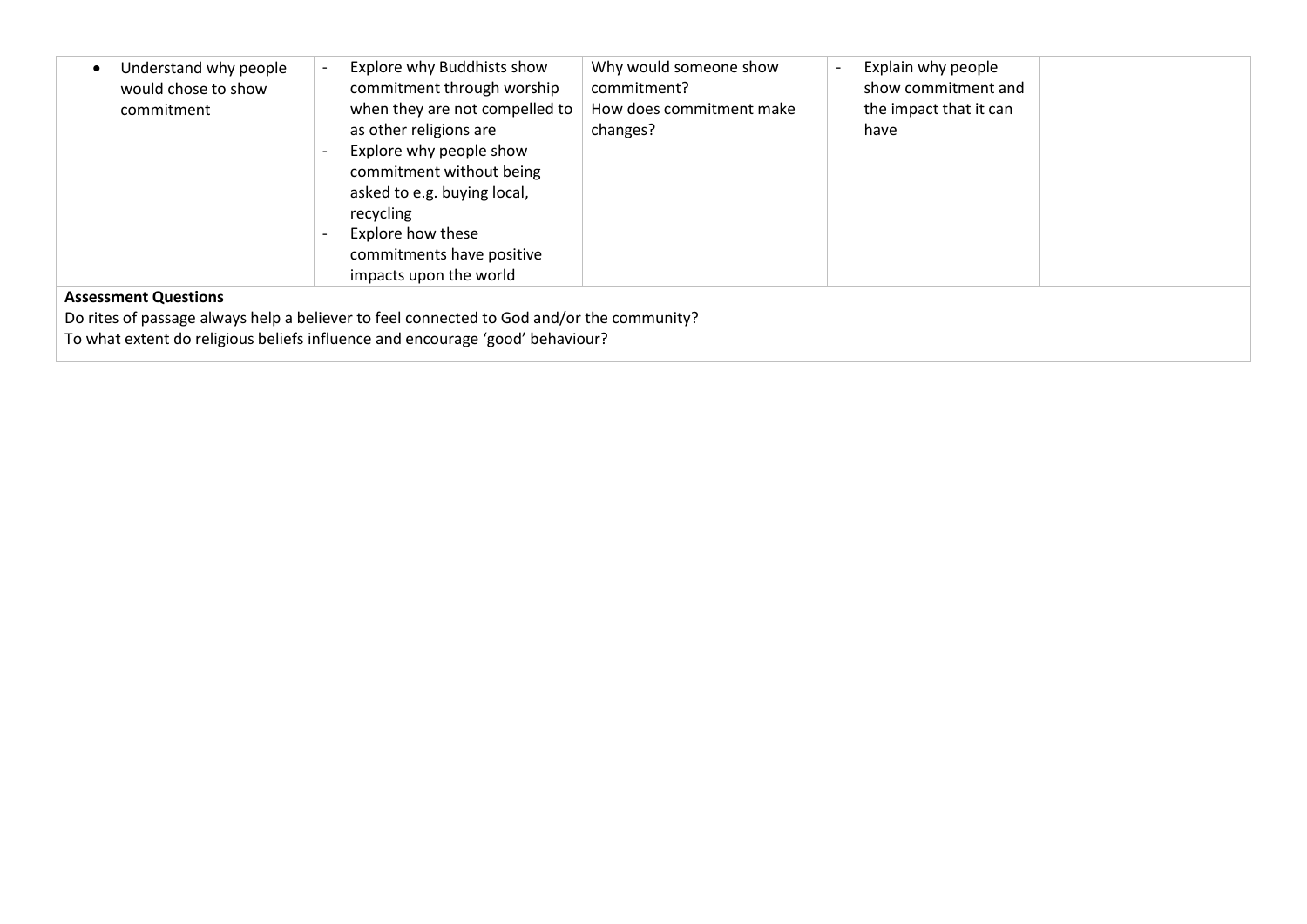| Spring 1<br>Year 6 - Spring - What would<br>a world without war look like?<br>Understand why<br>$\bullet$<br>Christians may go to war<br><b>BH2 BH4</b> |                                                                                                                                                                                                                                                                                                                                                                  | Christianity Why do people go to war?      |                                                                                                                                                                                          | <b>Key vocabulary:</b><br>Beliefs - something someone<br>believes in even without evidence<br>Justified - permitting something to<br>happen because of another action<br>Violence - Hurting people<br>physically and mentally<br>Chaplain - people appointed by<br>the church to work outside of<br>normal congregations |                                                                                                                                                                                                                                                                          |
|---------------------------------------------------------------------------------------------------------------------------------------------------------|------------------------------------------------------------------------------------------------------------------------------------------------------------------------------------------------------------------------------------------------------------------------------------------------------------------------------------------------------------------|--------------------------------------------|------------------------------------------------------------------------------------------------------------------------------------------------------------------------------------------|--------------------------------------------------------------------------------------------------------------------------------------------------------------------------------------------------------------------------------------------------------------------------------------------------------------------------|--------------------------------------------------------------------------------------------------------------------------------------------------------------------------------------------------------------------------------------------------------------------------|
| <b>Objective and</b><br><b>Success Criteria</b>                                                                                                         | Coverage                                                                                                                                                                                                                                                                                                                                                         | <b>Key Questions</b>                       |                                                                                                                                                                                          | Children<br>should be able                                                                                                                                                                                                                                                                                               | <b>Resources</b>                                                                                                                                                                                                                                                         |
| Look at what<br>$\bullet$<br>Christianity<br>and other<br>faiths say<br>about<br>violence                                                               | Look at what<br>$\sim$<br>the bible /<br>Jesus teaches<br>Christians<br>about violence<br>Look at<br>passages from<br>the bible that<br>teach<br>Christians<br>about<br>violence.<br>Discuss how<br>the stories or<br>sentences help<br>Christians<br>form an<br>opinion of<br>violence<br>Look at what<br>the other<br>major religions<br>say about<br>violence | $\overline{\phantom{a}}$<br>$\blacksquare$ | What does the bible teach Christians about violence?<br>How can the teachings of the bible affect how Christians view violence?<br>What do the other major religions say about violence? | to<br>Explain the<br>$\overline{\phantom{a}}$<br>Christian<br>view of<br>violence,<br>using bible<br>passages<br>as<br>evidence<br>State what<br>other<br>religions<br>say about<br>violence                                                                                                                             | <b>Bible</b><br>passages<br>about<br>violence<br>$BBC -$<br>Christianity<br>and war<br><b>BBC-Islam</b><br>and war<br><b>BBC-Sikhism</b><br>and war<br><b>BBC</b> - Judaism<br>and war<br>$BBC -$<br><b>Buddhism</b><br>and war<br>$BBC -$<br><b>Hinduism and</b><br>war |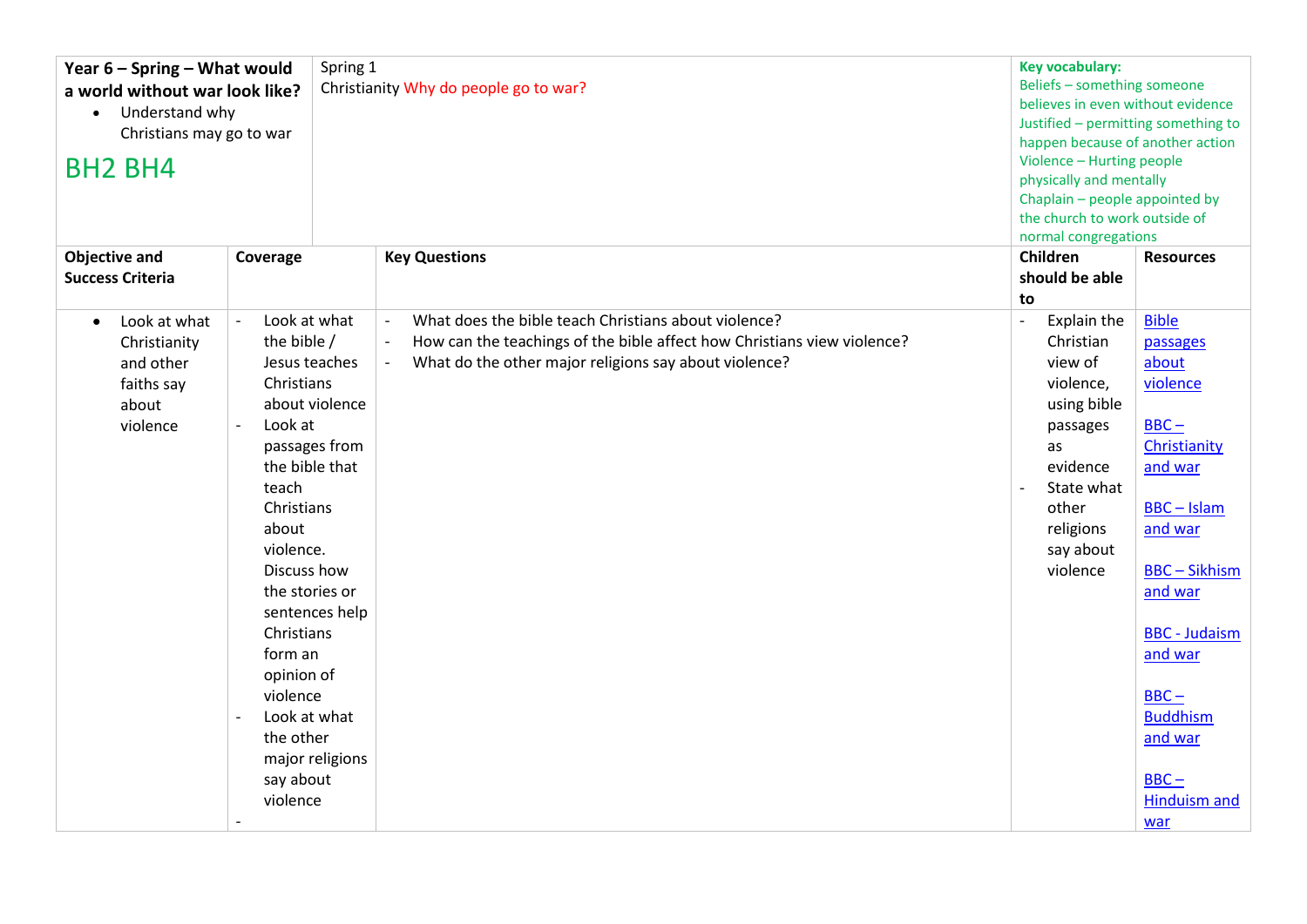| Explore why                 | Discuss the                             | How do some people justify violence?<br>$\overline{\phantom{a}}$                    | Explain<br>$\sim$ |
|-----------------------------|-----------------------------------------|-------------------------------------------------------------------------------------|-------------------|
| people justify              | idea of                                 | When have people used religion to justify violence?<br>$\overline{\phantom{a}}$     | how               |
| violence                    | justified war                           | Do religions justify violence?<br>$\overline{\phantom{a}}$                          | religions         |
|                             | and how that                            |                                                                                     | justify           |
|                             | can be                                  | https://www.thoughtco.com/can-violence-be-just-2670681                              | violence          |
|                             | interpreted                             |                                                                                     | How               |
|                             | Explore the                             | http://www.bbc.co.uk/ethics/war/religious/holywar.shtml                             | people            |
|                             | concept of                              |                                                                                     | justify their     |
|                             | justified                               | https://www.museeprotestant.org/en/notice/the-eight-wars-of-religion-1562-1598/     | violent           |
|                             | violence in the                         |                                                                                     | actions           |
|                             | children's lives                        | Is violence ever justified in your life?                                            |                   |
|                             | e.g. hitting                            |                                                                                     |                   |
|                             | someone if                              |                                                                                     |                   |
|                             | they hit you                            |                                                                                     |                   |
|                             | Explore and                             |                                                                                     |                   |
|                             | discuss                                 |                                                                                     |                   |
|                             | crusades and                            |                                                                                     |                   |
|                             | ancient holy                            |                                                                                     |                   |
|                             | wars                                    |                                                                                     |                   |
|                             |                                         |                                                                                     |                   |
|                             | Explore the<br>$\overline{\phantom{a}}$ | https://www.army.mod.uk/who-we-are/corps-regiments-and-units/royal-army-            | -What is a        |
|                             | role of                                 | chaplains-department/                                                               | chaplain? Is      |
|                             | Chaplains in                            | https://www.bbc.co.uk/religion/religions/christianity/priests/armychaplains_1.shtml | their role        |
|                             | armies and                              |                                                                                     | important?        |
|                             | how they                                |                                                                                     | Why? They are     |
|                             | balance being                           |                                                                                     | Christian-        |
|                             | in the military                         |                                                                                     | does this make    |
|                             | and being a                             |                                                                                     | a difference to   |
|                             | Christian                               |                                                                                     | people with       |
|                             |                                         |                                                                                     | different         |
|                             |                                         |                                                                                     | religious         |
|                             |                                         |                                                                                     | beliefs?          |
| <b>Assessment Questions</b> |                                         |                                                                                     |                   |

4: To what extent do religious beliefs influence and encourage 'good' behaviour?

5: How do religious leaders and sacred texts contribute to believer' understanding of their faith?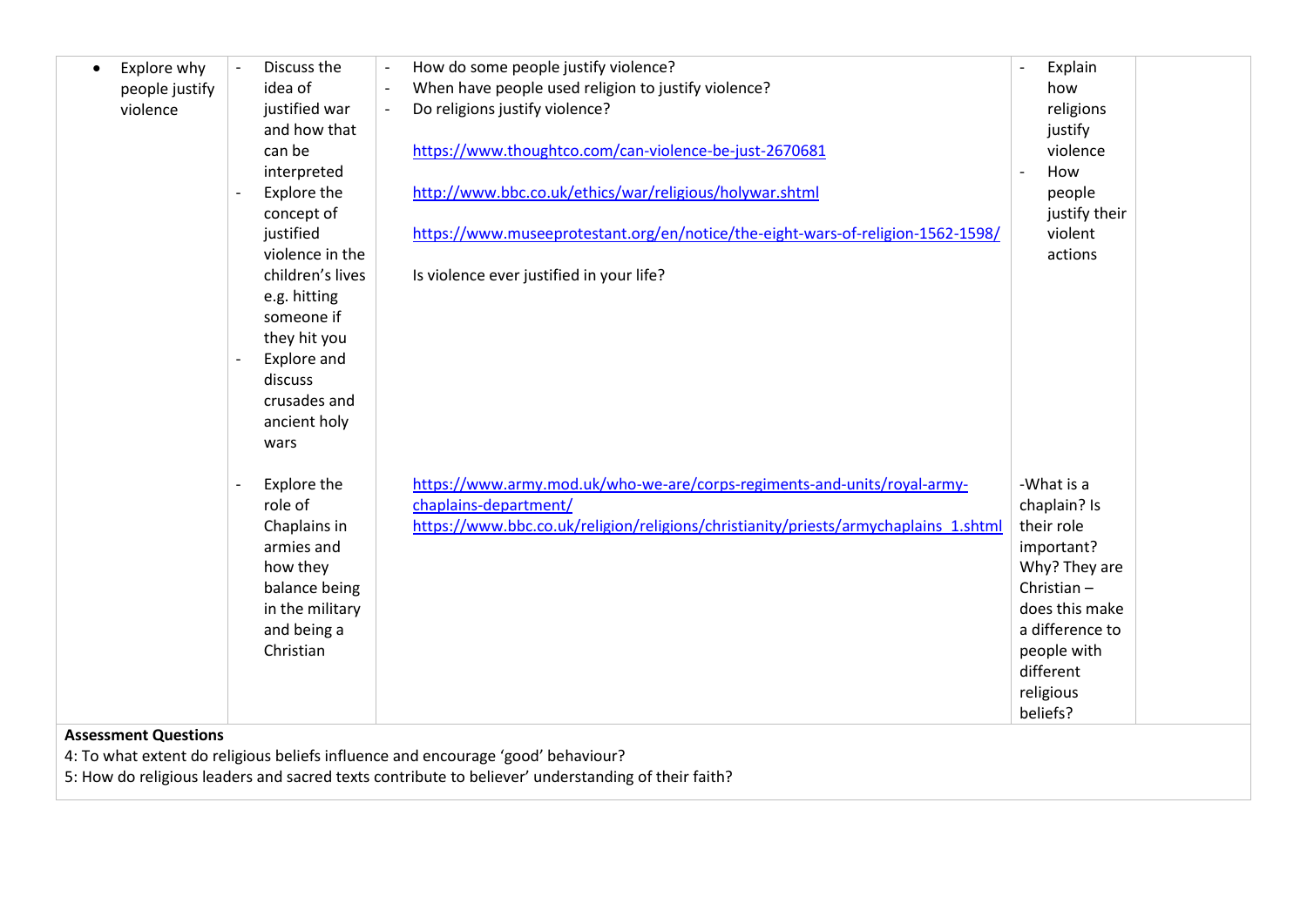| Year 6 - Spring - What would a world without<br>war look like?<br>Explore how different communities support<br>$\bullet$<br>each other during conflict<br><b>BL3 Bi4</b> |                                                                                                      | Spring 2<br>Humanist How do communities face with war<br>together?                                                                                                                                                                                                                                                                                         |  | Key vocabulary:<br>Conflict - disagreement between people leading to violence<br>Blitz - German bombing attack on London in WW2<br>Refugees - people forced out of their homes<br>Community - group of people working towards a common goal |                            |                                                                                                                                                                                                              |                                                                                                                                             |
|--------------------------------------------------------------------------------------------------------------------------------------------------------------------------|------------------------------------------------------------------------------------------------------|------------------------------------------------------------------------------------------------------------------------------------------------------------------------------------------------------------------------------------------------------------------------------------------------------------------------------------------------------------|--|---------------------------------------------------------------------------------------------------------------------------------------------------------------------------------------------------------------------------------------------|----------------------------|--------------------------------------------------------------------------------------------------------------------------------------------------------------------------------------------------------------|---------------------------------------------------------------------------------------------------------------------------------------------|
| <b>Objective and Success Criteria</b>                                                                                                                                    | Coverage                                                                                             | <b>Key Questions</b>                                                                                                                                                                                                                                                                                                                                       |  |                                                                                                                                                                                                                                             | Children should be able to | <b>Resources</b>                                                                                                                                                                                             |                                                                                                                                             |
| To learn about<br>$\bullet$<br>communities fractured by<br>war                                                                                                           | should morally support<br>refugees from worn torn<br>countries<br>customs                            | Explore why people might<br>become refugees - focus on<br>those displaced by conflict<br>Discuss whether countries<br>Look at communities in conflict<br>zones (e.g. Syria) and how they<br>have been disrupted by conflict<br>e.g. persecution, change in<br>Look at WW2 communities e.g.<br>the Jewish people, who were<br>fractured during the conflict |  | Why does war create<br>refugees?<br>How should we treat<br>refugees?<br>How are communities<br>affected by conflict?                                                                                                                        |                            | Explain what a refugee<br>is and discuss the moral<br>implications of<br>supporting them<br>Explain how war has<br>affected a community<br>(modern or WW2)                                                   | <b>Refugee action</b><br><b>Britannica - The blitz</b><br><b>Twinkl - Blitz</b><br><b>Help for Heroes</b><br>The UN<br><b>White Helmets</b> |
| To learn about the Blitz<br>$\bullet$<br>and how it brought<br>communities together                                                                                      | destruction it caused<br>survive the Blitz<br>the Blitz spirit<br>Discuss why people came<br>attacks | Learn the history of the London<br>Blitz; why it happened and the<br>Explore how people adapted to<br>Explore community shelters and<br>together during the Blitz and<br>link it to modern events e.g.<br>natural disasters, terrorist                                                                                                                     |  | What was the London blitz?<br>How did people work as a<br>community during the Blitz?<br>What makes people come<br>together as a community<br>today?                                                                                        |                            | Explain what happened<br>in the London Blitz<br>Discuss what the Blitz<br>spirit was and why it<br>happened<br>Discuss modern times<br>that communities came<br>together as a result of a<br>negative action |                                                                                                                                             |
| To learn about people<br>$\bullet$<br>who help others affected<br>by war                                                                                                 | caught in conflict                                                                                   | Look at the UN and its role in<br>supporting people throughout<br>the world - focus on those                                                                                                                                                                                                                                                               |  | How does the UN help<br>people affected by conflict?                                                                                                                                                                                        |                            | Explain what the UN<br>does<br>Name a charity and<br>explain how it helps                                                                                                                                    |                                                                                                                                             |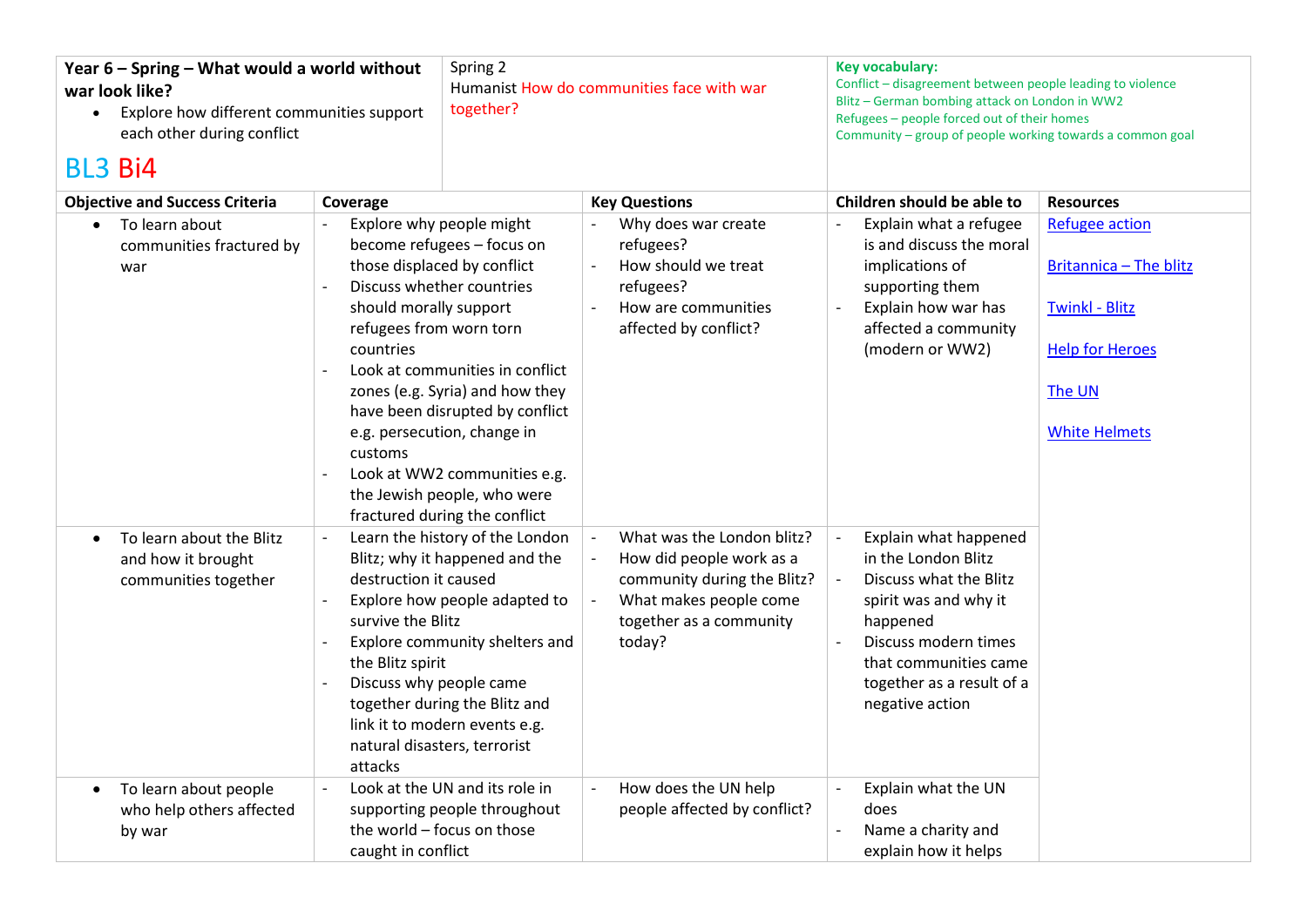| Explore their humanitarian<br>relief and military involvement<br>Focus on a charity that supports<br>people affected by conflict e.g.<br>help for heroes and discuss how<br>and why they help people<br>Focus on the Syrian White<br>helmets and discuss why they<br>would put themselves in harms<br>way to help people injured in<br>the conflict | How do charities and groups<br>people caught up in<br>of people help those caught<br>conflict<br>Explain what the Syrian<br>up in conflict?<br>Why do charities and groups<br>White helmets do and<br>of people help those caught<br>why they do it<br>up in conflict? |  |
|-----------------------------------------------------------------------------------------------------------------------------------------------------------------------------------------------------------------------------------------------------------------------------------------------------------------------------------------------------|------------------------------------------------------------------------------------------------------------------------------------------------------------------------------------------------------------------------------------------------------------------------|--|
| <b>Assessment Questions</b>                                                                                                                                                                                                                                                                                                                         |                                                                                                                                                                                                                                                                        |  |
| 1: To what extent does participating in worship and/or prayer generate a sense of belonging?                                                                                                                                                                                                                                                        |                                                                                                                                                                                                                                                                        |  |
| 6: How well does faith help people cope with matters of life and death?                                                                                                                                                                                                                                                                             |                                                                                                                                                                                                                                                                        |  |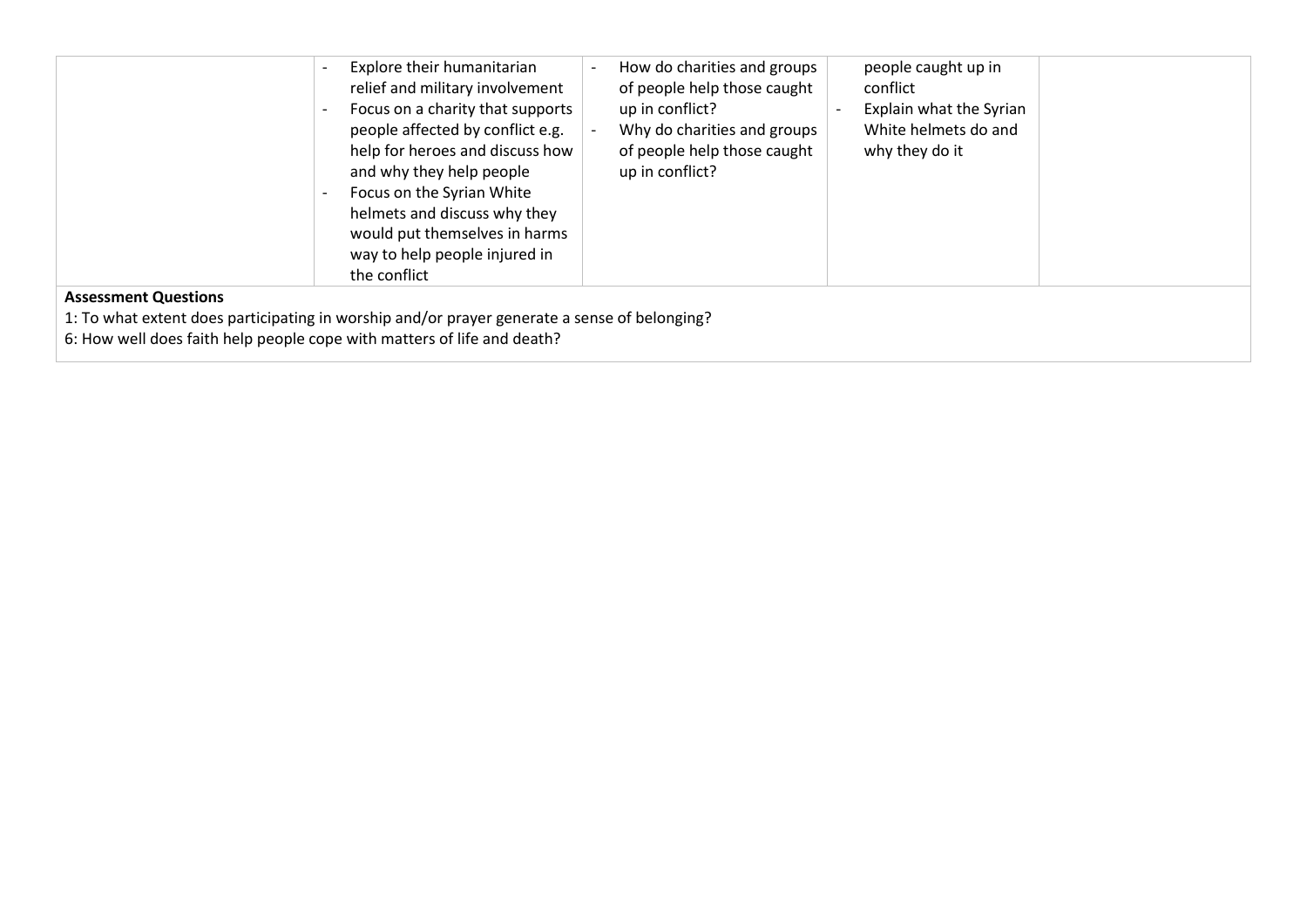| Year $6 -$ Summer – What is the<br>secret to success?<br>Understand why the<br>resurrection story is<br>important to Christians<br><b>Bi2 Bi5</b> | Summer 1<br>Christianity Why is resurrection so important to the Christian<br>community?                                                                                                                                                                                                                                     |                                                                                                                     | <b>Key vocabulary:</b><br>Resurrection - Christ rising from the dead<br>Easter - Christian celebration of Jesus rising from the dead<br>Holy Week - The week before Easter starting with Palm Sunday<br>Celebration - the act of marking an important event<br>Beliefs - the acceptance that something is true<br>Sin – an immoral act in transgression of divine law in Christianity |                                                                                                                                          |  |
|---------------------------------------------------------------------------------------------------------------------------------------------------|------------------------------------------------------------------------------------------------------------------------------------------------------------------------------------------------------------------------------------------------------------------------------------------------------------------------------|---------------------------------------------------------------------------------------------------------------------|---------------------------------------------------------------------------------------------------------------------------------------------------------------------------------------------------------------------------------------------------------------------------------------------------------------------------------------------------------------------------------------|------------------------------------------------------------------------------------------------------------------------------------------|--|
| <b>Objective and Success Criteria</b>                                                                                                             | Coverage                                                                                                                                                                                                                                                                                                                     | <b>Key Questions</b>                                                                                                | Children should be able to                                                                                                                                                                                                                                                                                                                                                            | <b>Resources</b>                                                                                                                         |  |
| <b>Explore the Easter story</b><br>Understand what<br>$\bullet$                                                                                   | Learn the Easter story through<br>reading / video / drama<br>Summarise and sequence<br>(WCGR link) the story<br>Explore the people's actions<br>and feelings throughout using<br>hot seating<br>Explore the concept of sin for                                                                                               | What happens in the Easter<br>story?<br>How do you think the<br>people involved felt?<br>What do Christians believe | Retell the Easter story<br>Infer how the people<br>involved might have<br>felt and why<br><b>Explain what Christians</b>                                                                                                                                                                                                                                                              | <b>The Easter Story</b><br><b>BBC Bitesize - Life after</b><br>death for Christians<br><b>Resurrection</b><br>Why is Easter important to |  |
| Christians believe the<br>resurrection tells them<br>about Jesus                                                                                  | Christians and how they<br>believe Jesus' sacrifice restored<br>their link to God<br>Explore what Christians believe<br>the resurrection of Jesus after<br>3 days means<br>Explore how the concept of<br>resurrection shows Christians<br>that Jesus must have been the<br>Son of God and how this has<br>shaped their faith | sin is?<br>How does Jesus' death and<br>resurrection help Christians<br>to follow his teachings?                    | believe sin is and how<br>this links to Jesus and<br>God<br>Explain how the<br>resurrection story<br>helps Christian's follow<br>Jesus' teachings                                                                                                                                                                                                                                     | Christians? - background<br>article<br><b>BBC-Holy Week</b>                                                                              |  |
| Understand why Easter is<br>an important celebration<br>for Christians                                                                            | Explore Holy Week and the<br>significance of what happens in<br>Church at that time<br><b>Explore what Christians</b><br>actually celebrate at Easter and<br>how this impacts their faith                                                                                                                                    | What happens during Holy<br>Week and Easter for<br>Christians?<br>What do Christians<br>celebrate at this time?     | Explain what happens<br>during Holy Week and<br>Easter<br><b>Explain what Christians</b><br>are celebrating at this<br>time                                                                                                                                                                                                                                                           |                                                                                                                                          |  |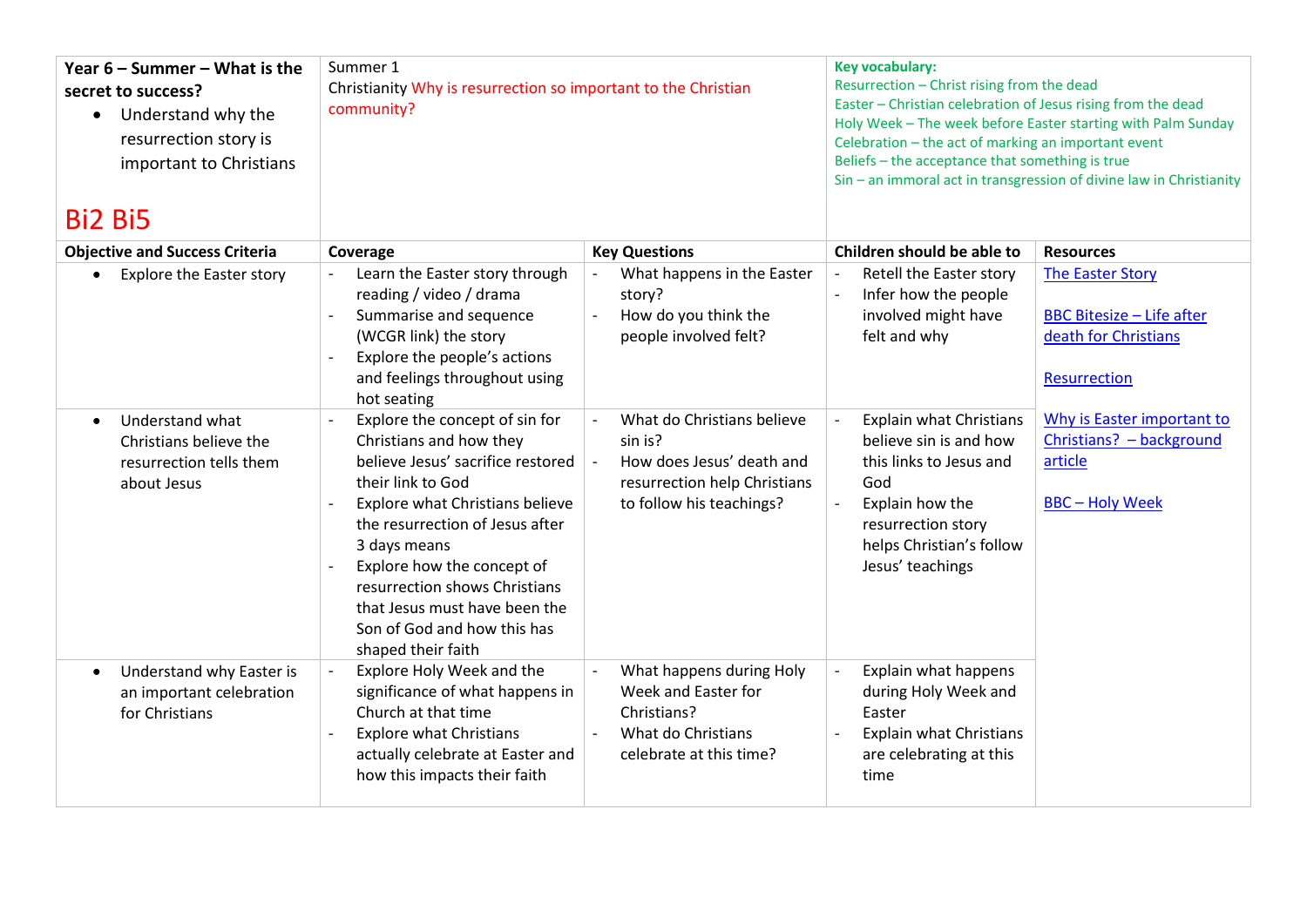## **Assessment Questions**

1: To what extent does participating in worship and/or prayer generate a sense of belonging?

7: What difference might it make to believe in God as Creator?

| Year 6 – Summer – What would a world<br>without war look like?<br>Understand why reincarnation is important<br>$\bullet$<br>to Sikhs |                                                                                                                                                                                                                                                             | Summer 2<br>Sikhism What do people believe happens after we<br>die?                                                                                           |                                                                                                                          | <b>Key vocabulary:</b><br>Reincarnation - the rebirth of a soul in another body<br>Respect - Allowing others to hold and share opinions<br>Opinions - a view of judgement formed about something |                                                                  |
|--------------------------------------------------------------------------------------------------------------------------------------|-------------------------------------------------------------------------------------------------------------------------------------------------------------------------------------------------------------------------------------------------------------|---------------------------------------------------------------------------------------------------------------------------------------------------------------|--------------------------------------------------------------------------------------------------------------------------|--------------------------------------------------------------------------------------------------------------------------------------------------------------------------------------------------|------------------------------------------------------------------|
| <b>BH4 BL2</b>                                                                                                                       |                                                                                                                                                                                                                                                             |                                                                                                                                                               |                                                                                                                          |                                                                                                                                                                                                  |                                                                  |
| <b>Objective and Success Criteria</b>                                                                                                | Coverage                                                                                                                                                                                                                                                    |                                                                                                                                                               | <b>Key Questions</b>                                                                                                     | Children should be able to                                                                                                                                                                       | <b>Resources</b>                                                 |
| To understand why<br>$\bullet$<br>reincarnation is part of<br>the Sikh faith                                                         | Explore what Sikh's believe<br>about reincarnation<br>Explore the concepts of<br>Waheguru and Mukti                                                                                                                                                         |                                                                                                                                                               | What do Sikh's believe<br>happens after death?<br>What are Waheguru and<br>Mukti?                                        | Explain what Sikhs<br>believe happen after<br>death<br>Explain the concepts of<br>Waheguru and Mukti                                                                                             | <b>BBC</b> - Sikhism life after<br>death<br>Sikhism - after life |
| To explore why this is<br>$\bullet$<br>important to Sikhs                                                                            | Explore how Sikh's live their<br>lives because of the concepts of<br>reincarnation<br>Explore what is teaches them<br>about how to treat others and<br>world around them<br>Explore the moral concept of<br>purifying the Waheguru<br>through reincarnation |                                                                                                                                                               | How does reincarnation<br>affect how Sikh's live their<br>lives?                                                         | Explain how<br>reincarnation affects<br>the way Sikh's live their<br>lives<br>Explore the moral<br>concepts and discuss<br>their ideas                                                           | Sikh reincarnation<br>Visit from member of the<br>Sikh faith     |
| Explore how this is<br>$\bullet$<br>different to other faith's<br>beliefs                                                            | Compare the concept of<br>post death<br>on life after death<br>think happens<br>should be respected                                                                                                                                                         | reincarnation to other religions'<br>beliefs about what happens<br>Compare to the humanist view<br>Explore what the chn might<br>Discuss how everyone's views | How are these beliefs<br>different to other religions<br>and humanism?<br>What do you think might<br>happen after death? | Explain how Sikh beliefs<br>are similar and<br>different to others<br>Form opinions and<br>discuss them safely                                                                                   |                                                                  |